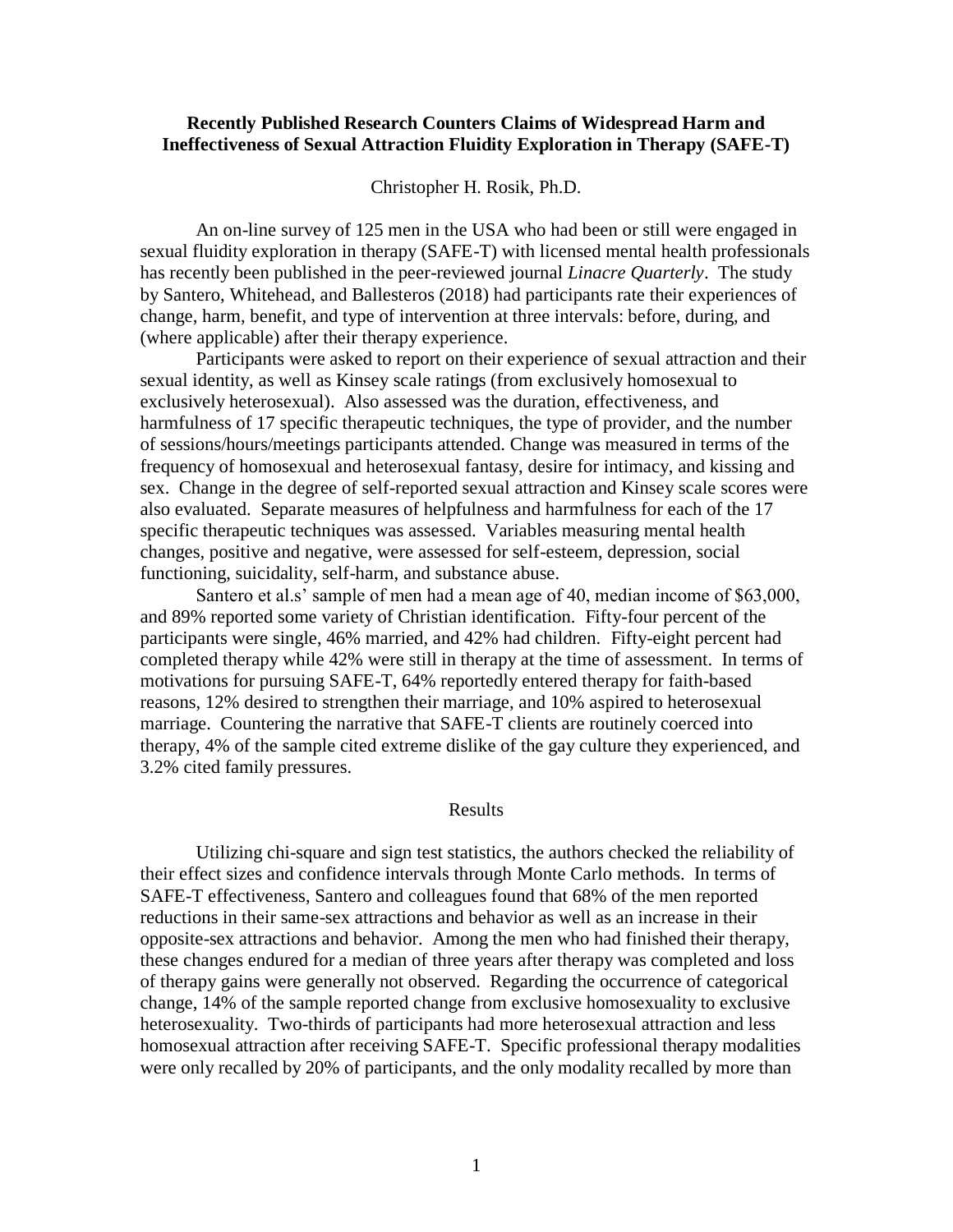one participant was cognitive/behavioral therapy, of which 16 participants found helpful and two found harmful.

SAFE-T participants reported the most helpful therapy interventions were:

- Developing non-erotic relationships with same-sex peers (87%) reported this as helpful)
- Understanding better the causes of your homosexuality and your emotional needs and issues (83%)
- Meditation and spiritual work  $(83%)$
- Exploring linkages between your childhood and family experiences and your SSA (76%)
- Learning to maintain appropriate boundaries (76%)

Participants reported that the most harmful interventions involved:

- Going to the gym  $(16%)$
- Imaging getting AIDS (covert aversion-13.6%)
- Stopping homosexual thoughts  $(12.8\%)$
- Abstaining from masturbation (10.4%)

Based on their rating system, Santero et al. indicate that the grouped negative impact of SAFE-T on mental health issues was slight. Meanwhile, the median results for the positive impact of SAFE-T were:

- Self-esteem: Markedly helpful
- Social functioning: Markedly helpful
- Depression: Moderately helpful
- Self-harm: Markedly helpful
- Suicidality: Markedly helpful
- Substance abuse: Extremely helpful

Significant increases in self-esteem and social functioning as well as decreases in depression, self-harm, suicidality, and substance abuse were reported among participants who had completed therapy.

Only one participant reported extreme negative effects (i.e., for suicidality and self-harm). Most participants' reported net degrees of harm that were "none to slight." About 75% reported net harm in only one (varying) category out of the six. Most percentages of participants reporting harm were below 10%. Ninety-eight percent of the sample reported active faith, suggesting that SAFE-T resulted in very little loss of religious faith.

# **Conclusions**

 Santero et al. conclude that change in same-sex attractions and behaviors from SAFE-T is likely to some extent. They observe that, "If 'unlikely to be successful' (American Psychological Association, 2009a) means only a 14% success rate for very profound change, many lay religious individuals will still feel this worth trying" (p. 12). They also concur with a growing scientific consensus that, "The concept of the immutability of sexual attraction must be rejected" (p. 12). The authors also conclude that change in comorbid traits (self-esteem, depression, sucidiality) through SAFE-T is likely to a large extent. Based on their findings related to a number of SAFE-T interventions, they suggest that evidenced-based advice to clients is that many types of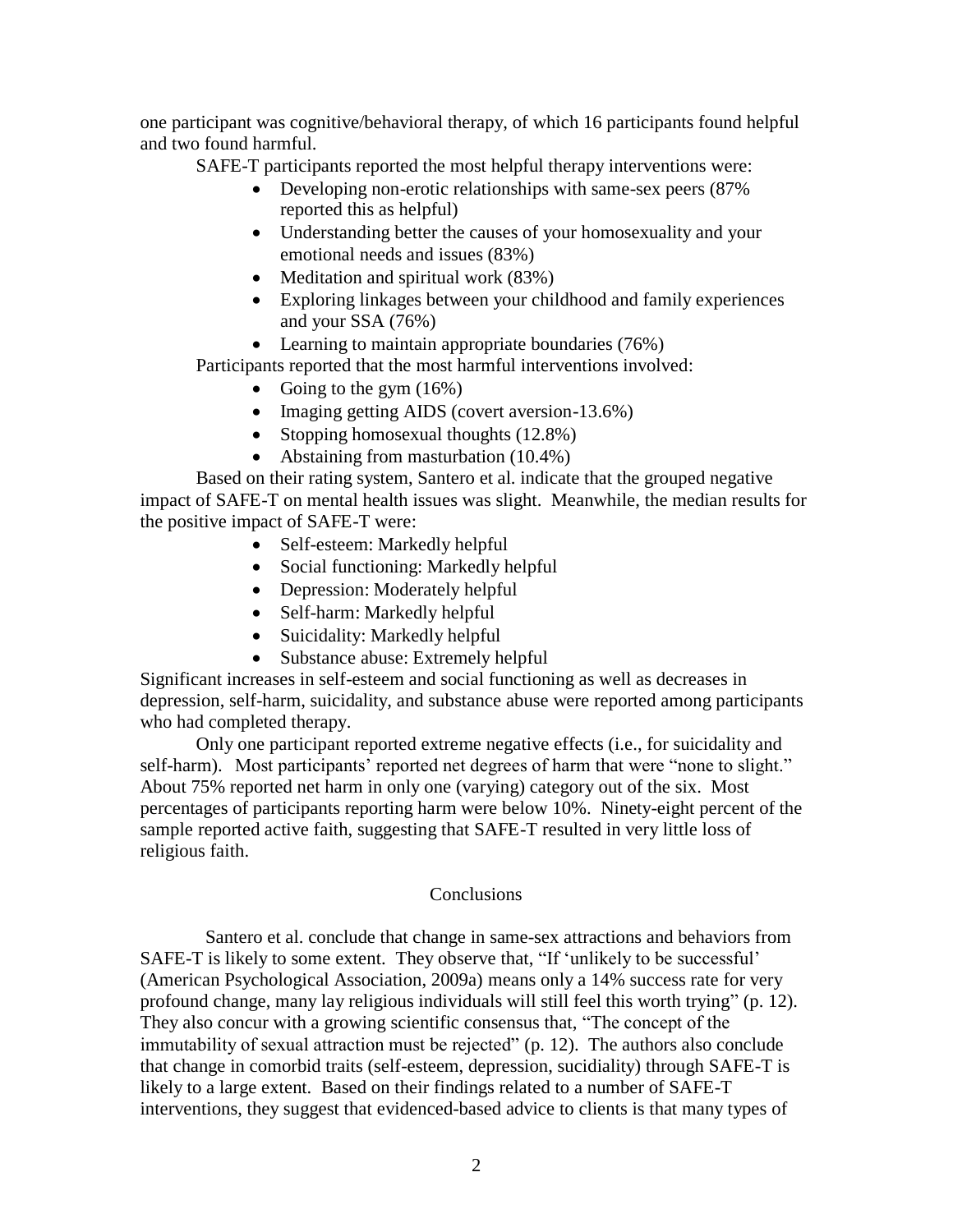SAFE-T may be helpful, so they recommend that consumers try a large range of interventions.

Concerning harm, Santero et al. observe that the rates of effectiveness and deterioration or harmfulness for SAFE-T appear to be similar to what is reported in psychotherapy for other conditions. They add that, "The degree of change of the comorbid problems was sufficiently high that for them a fair summary would be 'likely to change to a large extent during SOCE [SAFE-T]" (p. 12). Based on their findings, Santero et al. offer a not-so-gentle rebuke to the American Psychological Association:

Given the results of this survey, the current recommendation by the American Psychological Association (2008) that "ethical practitioners refrain from attempts to change individuals' sexual orientation" is itself unethical, at least for lay religious men. A re-evaluation would at minimum spark motivation to conduct studies with best possible research methodology, so that SOCE [SAFE-T] can be better evaluated and improved further. The bottom line is that individuals with unwanted same-sex attraction have the fundamental right to seek strengthening of opposite-sex attraction, and this should be fully respected. Through their change efforts, they are likely to see at least some change and help with unrelated mental issues, and they have a right to know this. (p.14)

## Study Strengths and Limitations

As is the case for any research, Santero et al.'s study has limitations that should be mentioned. Similar to all prior SAFE-T research, this study relies on retrospective self-reports of change and harm and, despite recruiting for participants from therapy contexts, is not definitively able to disentangle professional from non-professional care providers. Moreover, the sample is admittedly unrepresentative in that (1) Joseph Nicolosi, Ph.D., was the main contact for all the therapists who advertized the research project to clients, (2) the authors did not obtain drop out rates during therapy, and (3) participants were highly religious, well educated, higher SES, Caucasian, Protestant and American. Thus, the findings from this study, while suggestive, cannot be generalized to all non-heterosexual clients. The authors also astutely observe that the changes in SSA reported by participants may not be acceptable to church authorities, especially for participants who might seek a leadership role in their church or synagogue.

The authors also noted several strengths of their research. The sample size was sufficient to obtain stable statistical results. Santero et al. assessed for both those who benefited from SAFE-T and those who did not. In addition, half of sample was posttherapy, allowing for a 3-year median follow up. Finally, the inclusion of Roman Catholics, Jews, and LDS men suggest results are applicable to the broader faith community

#### Final Comment

Proponents of clients' rights to pursue SAFE-T owe a significant debt to Santero, et al. for the courage and perseverance it must have taken to finally have their research